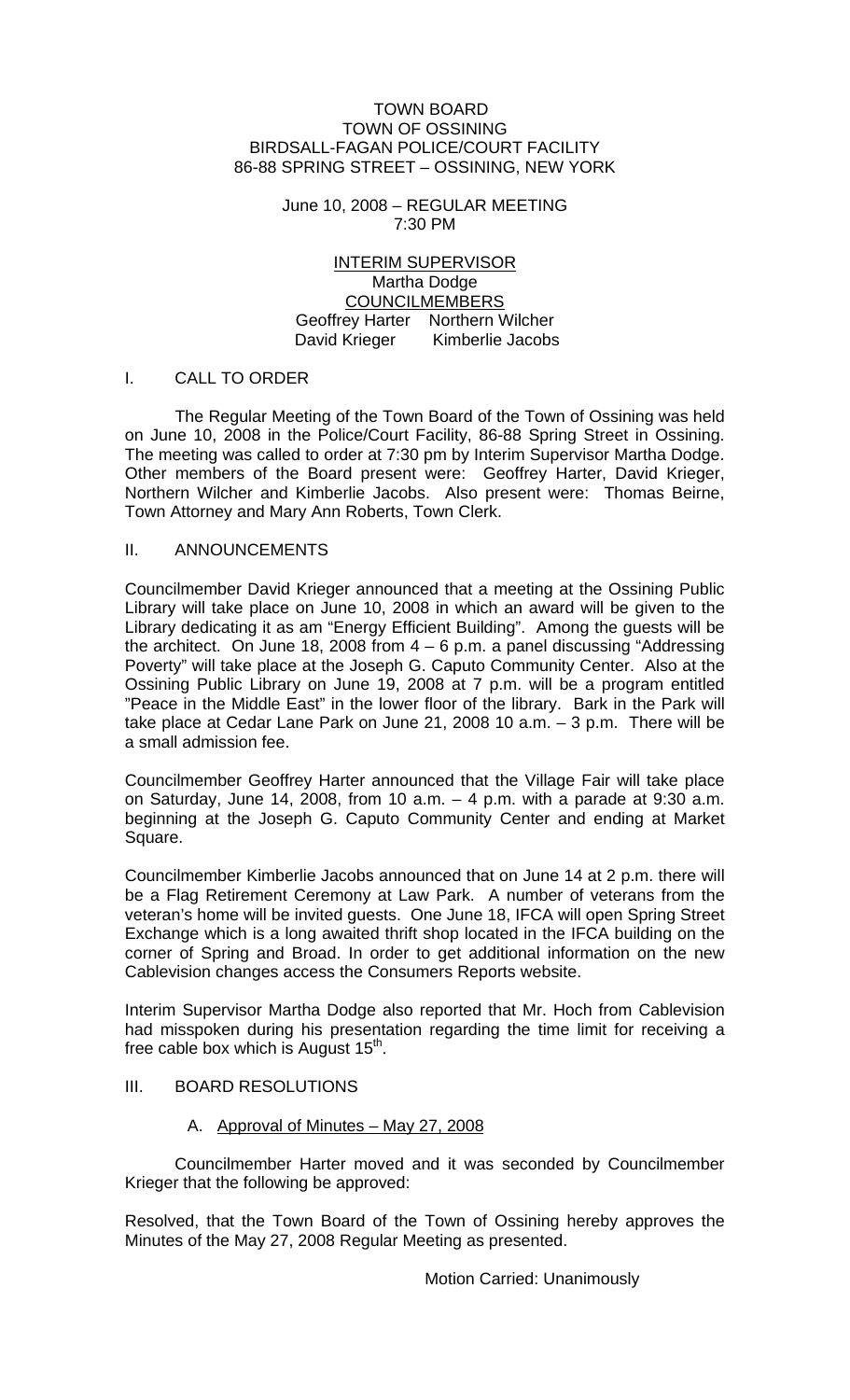# B. Approval of Voucher Detail Report

 Councilmember Jacobs moved and it was seconded by Councilmember Wilcher that the following be approved:

Resolved, that the Town Board of the Town of Ossining hereby approves the Voucher Detail Report dated June 10, 2008 in the amount of \$163,492.37.

## Motion Carried: Unanimously

## C. Taxes-Foreclosure 2008 Title Search

 Councilmember Krieger moved and it was seconded by Councilmember Wilcher that the following resolution be approved:

Resolved, that the Town Board of the Town of Ossining hereby authorizes Maureen Redmond of Judicial Title Insurance Agency, Inc. to perform the title and lien searches required in connection with the 2008 In Rem foreclosure proceedings at a fee of \$250 per parcel.

## Motion Carried: Unanimously

## D. Re-appointment-Part-Time Laborer-Highway Department

 Councilmember Harter moved and it was seconded by Councilmember Krieger that the following resolution be approved:

Resolved, that the Town Board of the Town of Ossining hereby re-appoints Pasqualino Velardo to the part-time position of Laborer in the Highway Department at a rate of \$13.00/hr., effective June 2, 2008.

Motion Carried: Unanimously

# E. Appointment-Laborer-Highway Department

 Councilmember Wilcher moved and it was seconded by Councilmember Krieger that the following resolution be approved:

Resolved, that the Town Board of the Town of Ossining hereby appoints Kelton R. Burnett, Jr. to the part-time position of Laborer in the Highway Department at a rate of \$12.00/hr., effective June 2, 2008.

### Motion Carried: Unanimously

### F. 2008 Budget Adjustments

 Councilmember Jacobs moved and it was seconded by Councilmember Wilcher that the following resolution be approved:

Resolved, that the Town Board of the Town of Ossining hereby authorizes the following budget adjustments to be made to the 2008 Budget:

| TRANSFER TO G/L ACCOUNT                           | AMOUNT  | AMOUNT  | <b>TRANSFER FROM G/L</b><br><b>ACCOUNT</b> |
|---------------------------------------------------|---------|---------|--------------------------------------------|
| <b>Town Board</b><br>010-1010-0104-Health Stipend | 975.00  | 975.00  | 010-1010-0101-Personnel                    |
| <b>Supervisor</b><br>010-1220-0104-Health Stipend | 1500.00 | 1500.00 | 010-1010-0104-Health Stipend               |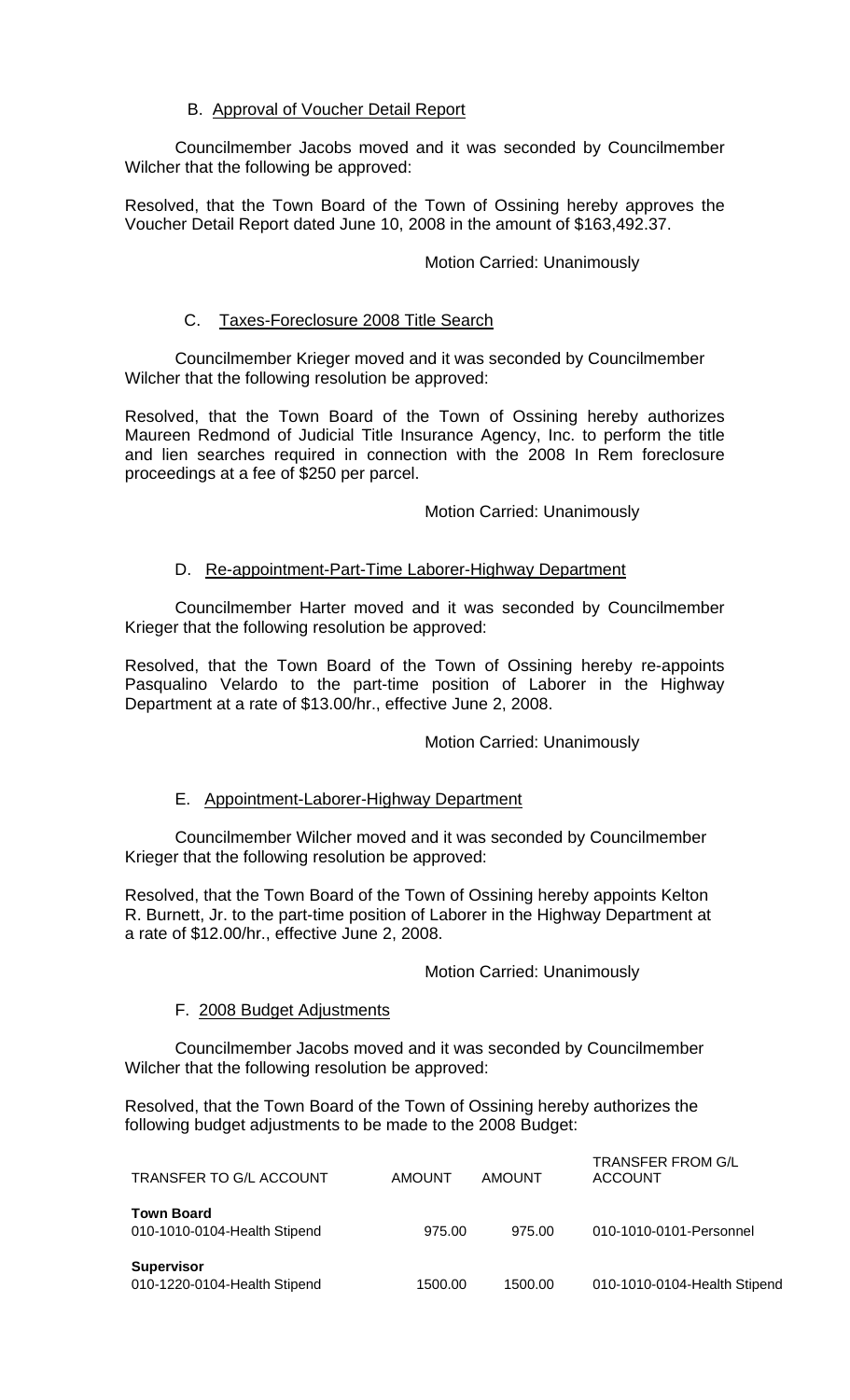| <b>Town Justice</b>              |          |          |                             |
|----------------------------------|----------|----------|-----------------------------|
| 010-1110-0105-Overtime           | 500.00   | 500.00   | 010-1110-0201-Equipment     |
| <b>Town Attorney</b>             |          |          |                             |
| 010-1420-0425-Labor Counsel      | 4000.00  | 4000.00  | 010-1910-0467-Liability     |
| 010-1930-0438-Judgments & Claims | 35000.00 | 35000.00 | 010-0010-4795-Fund Balance  |
| <b>Assessment</b>                |          |          |                             |
| 010-1355-0201-Equipment          | 1000.00  | 1000.00  | 010-1950-0438-Miscellaneous |
| <b>Nutrition</b>                 |          |          |                             |
| 010-6771-0418-Contractual Food   | 1500.00  | 1500.00  | 010-6773-0401-Supplies      |
| <b>Parks</b>                     |          |          |                             |
| 010-7110-0103-Out of Title Pay   | 26.49    |          | 010-7110-0105-Overtime      |
| 010-7110-0441-Paper Cleaning     |          |          |                             |
| <b>Supplies</b>                  | 108.86   |          | 010-7110-0419-Maint/Repair  |
| 010-7112-0105-Overtime           | 300.00   |          | 010-7110-0405               |
| <b>Stormwater Management</b>     |          |          |                             |
| 020-8740-0413-Consultant         | 2622.15  | 2,622.15 | 020-1910-0467-Liability     |
| <b>Police</b>                    |          |          |                             |
|                                  |          |          | 020-0020-2626-Forfeiture of |
| 020-3120-0416-Uniforms           | 325.00   | 325.00   | Proc                        |
| Zoning                           |          |          |                             |
| 020-8010-0436-Postage            | 50.00    | 50.00    | 020-3620-0436-Postage       |
| Highway                          |          |          |                             |
| 031-5010-0201-Equipment          | 2000.00  | 2000.00  | 031-5010-0419-Maint.Repair  |
| 031-5010-0408-Books              | 100.00   | 100.00   | 031-5010-0401-Supplies      |
| 031-5130-0105-Ovetime            | 2000.00  | 2000.00  | 031-5130-0201-Equipment     |
| 031-5132-0428-Reg. Fees          | 1000.00  | 1000.00  | 031-5132-0419-Maint/Repair  |

### Motion Carried: Unanimously

### IV. MONTHLY REPORTS – May, 2008

Councilmember Wilcher moved and it was seconded by Councilmember Jocobs that the following be approved:

Resolved, that the Town Board of the Town of Ossining hereby accepts the Monthly Reports for May, 2008 from Town Clerk and Receiver of Taxes.

### Motion Carried: Unanimously

### V. CORRESPONDENCE TO BE RECEIVED AND FILED

 Councilmember Krieger moved and it was seconded by Councilmember Wilcher that the following correspondence to be received and filed:

1. May, 2008 Helicopter Log from G.E.

Motion Carried: Unanimously

### VI. VISITOR RECOGNITION

Bobby Williams, Spring Street, congratulated Senator Obama on his Presidential nomination. He also discussed G.E. and other environmental concerns.